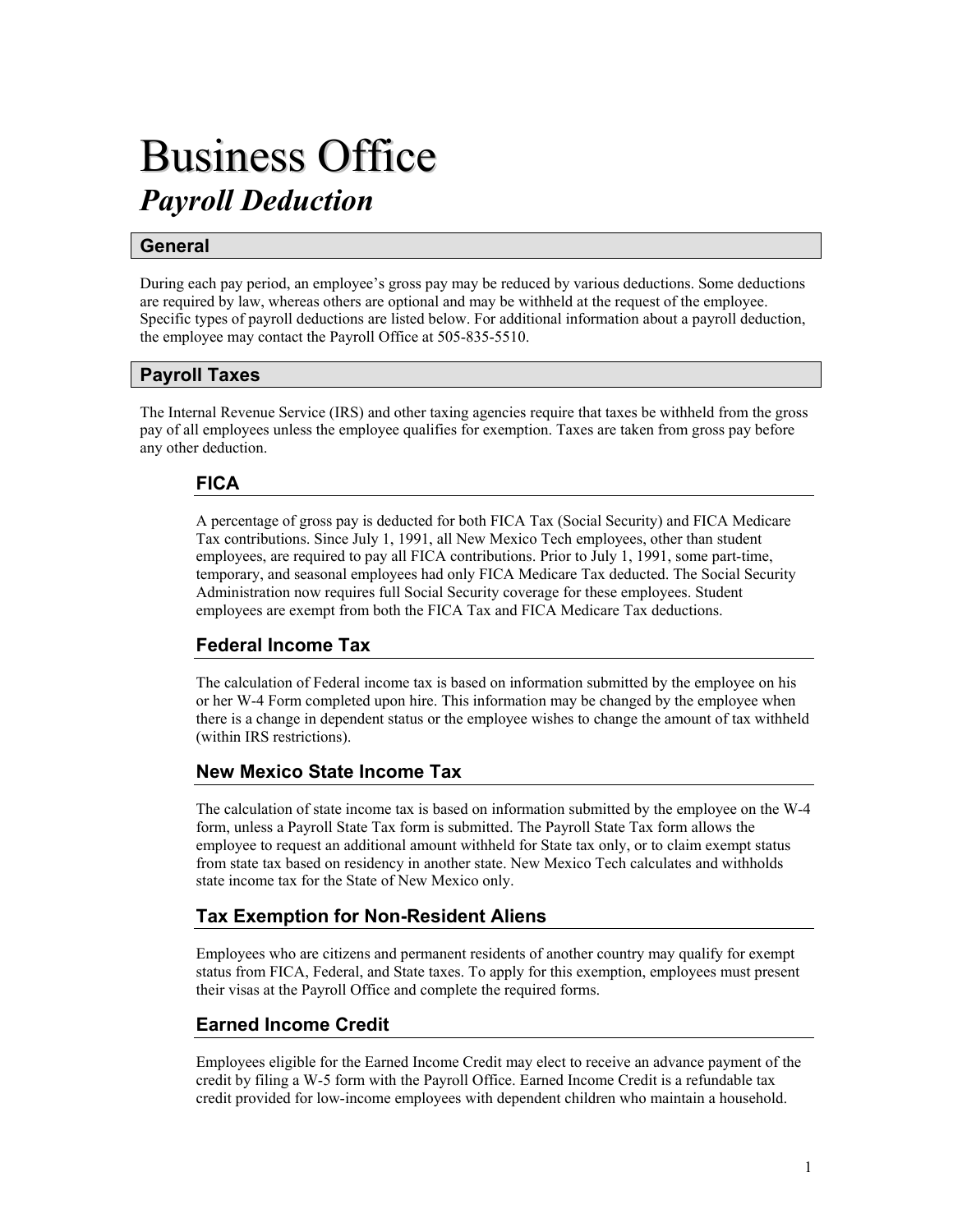## **Required Deductions**

#### **Retirement Contributions**

Contributions to the Educational Retirement Fund (defined under heading "Retirement" Policy 3625, IBP) are required for all employees except for those in the following categories:

- Staff employees working 30 days or less per year
- **Faculty working during Summer Session only**
- Student employees (including undergraduate, graduate, and intern students)
- **Working retires**
- Substitute employees

Additional information about eligibility is available from the Human Resources Office. Retirement contributions are calculated as a percentage of gross pay. Retirement contributions are not subject to Federal and State income tax in the year they are deducted, but they may be subject to these taxes if they are withdrawn. The New Mexico Educational Retirement Plan is a qualified benefit plan, which limits the amount that a participating employee may invest in an IRA.

#### **Workers' Compensation Annual Assessment**

Every three months, a fixed amount, (currently two dollars) is deducted from the gross pay of all employees as required by State law.

## **Mandated Deductions**

Other deductions may be mandated on an individual basis by court order or governmental agency. Such deductions may be required for child support, a tax levy, or a Writ of Garnishment. Mandated deductions are taken after taxes and retirement contributions, and before all optional deductions. New Mexico Tech policies may also mandate deductions for debts owed to the university.

## **Optional Deductions**

#### **Insurance**

Premiums for The New Mexico Institute of Mining and Technology Employee Benefit Trust Plan (see heading "Employee Benefit Trust Plan" Policy 3600, IBP) may be paid through payroll deduction by regular staff or faculty with at least .50 FTE. Plans include coverage for health, dental, vision, life, and disability insurance. Additional information is available from the Human Resources Office.

#### **Investments**

Employees may choose to purchase tax-deferred annuities or US Savings Bonds through a payroll deduction.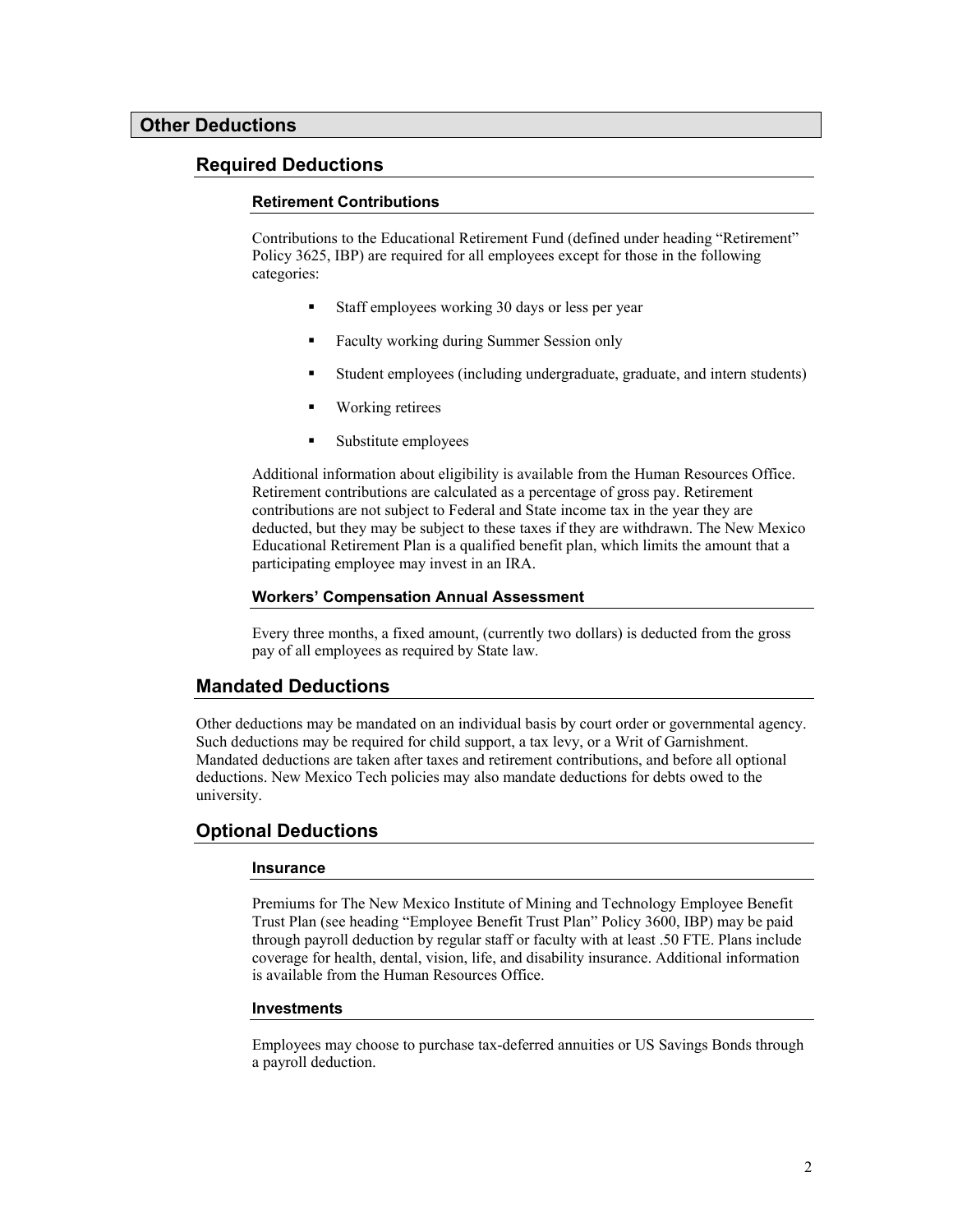#### **Dues**

Employees may choose to pay dues and/or fees associated with New Mexico Tech facilities and programs.

## **Faculty Paid in Ten Installments**

Some payroll deductions are doubled in May and August for faculty members with nine-month contracts who choose to be paid in ten monthly installments from August through May. To ensure continuous coverage, insurance premiums must be paid for 12 months. Extra insurance deductions are taken in May and August to cover the months of June and July.

## **Student Employee Work Hours and Employment Status Policy**

The purpose of this policy and procedure is to comply with IRS guidelines for treatment of the student FICA/Medicare exception. Regular degree seeking students enrolled full-time and working no more than 20 hours a week will automatically be eligible for the § 3121 (b)(10) of the IRS code (student FICA exception). Student employees are exempt from both FICA and Medicare payments so long as they meet the above criteria. This policy is applicable to all types of student work-study employment.

## **Definitions**

All student employees will be classified as part-time or full-time according to their enrollment status at the beginning of each academic term. All students, who enroll for less than twelve (12) credit hours for fall and spring semesters, or six (6) credit hours for the summer semester, will be classified as part-time for employment purposes for the entire academic term. The official records of the Registrar's office will determine the student's enrollment status. Academic term as used in this policy means semesters as defined by the New Mexico Tech Registrar's office.

## **Employment Status**

For regular full-time students working over academic breaks that do not exceed five weeks in duration and as long as the student's work hours do not exceed 40 hours per week, the student FICA exception will remain in tact.

In order to keep their exception during the summer break periods a student must be enrolled at least half time (3 credit hours) during the summer semester. Students who do not enroll for summer school or enroll for less than three credit hours will not be eligible for the exception. FICA/Medicare will be assessed to both the student and the hiring department. These students however will be permitted to work up to 40 hours a week or 80 hours per pay period without jeopardizing their student employment status.

Students enrolled for 3 credit hours and up to 5 credit hours during the summer semester are permitted to work up to 30 hours a week without jeopardizing their student employment status and will be allowed the FICA/Medicare exception.

#### **Changes in Status**

If a student must drop below full-time enrollment, but not less than half time, the Financial Aid Office may elect to continue this student on the student payroll and the student will continue to qualify for the student FICA exception.

Students who enroll for at least three credit hours during the summer and receive the exception for the fist 5 week bread and subsequently drop our of summer school will be charged FICA retroactively to the first day after the last day of Spring finals. The hiring department will also be charged retroactively.